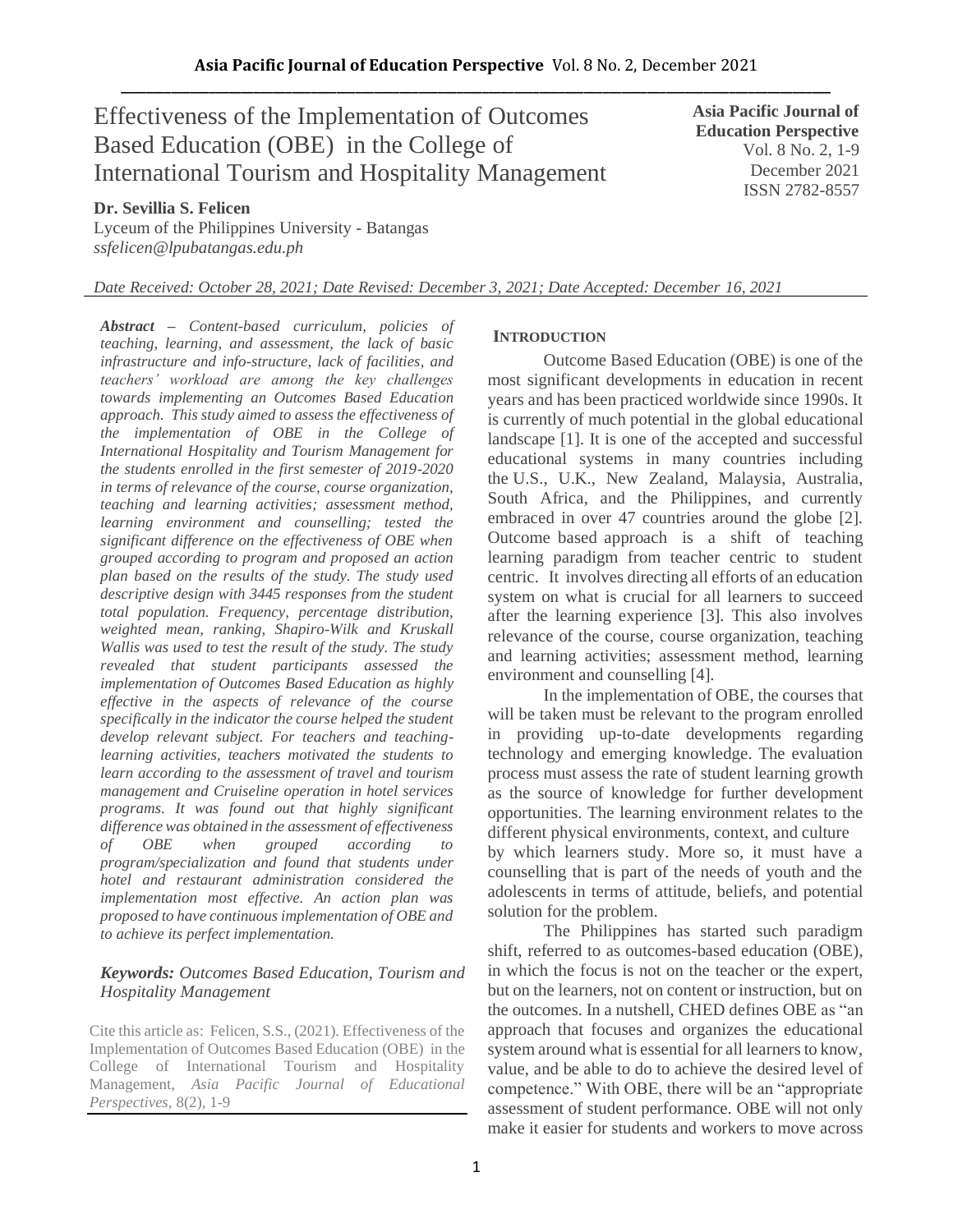ASEAN for employment, but more importantly it will raise the quality of education in the country [5].

OBE is being practiced and implemented in Lyceum of the Philippines University – Batangas (LPU-B) for ten years now as it started in 2011. LPU-B like many other universities around Asia, deals with rapid and continuous challenges brought about by technological advancements and global demands. Furthermore, due to the difficulties of paths regarded to trace OBE's effectiveness showing it in fact develops the student learning outcomes; critics are in opposition to it.In a positive note, high level of knowledge and understanding of faculty members on the implementation of OBE have also higher possibility to contribute to the realization of the intents of OBE through application. In relation to this, lecturers are concerned highly in the implementation of the OBE that deals with the number of students to align intended learning outcomes and activities towards learning which require time, effort, and resources.

It was revealed that OBE as a process, curricular approach, a student center approach, needs time and materials, preparation for students lifelong learning and grounded outcomes. However, the barriers are moderately met in OBE implementation where insufficient means and materials for laboratory work and unestablished institution's outcomes-based teaching and learning delivery system [6].

Since CITHM is undergoing continuous or series of national and international accreditation like International Center of Excellence in Tourism and Hospitality Education (THE-ICE) and Asia Pacific Institute of Events Management (APIEM), it is necessary to come up with a study for the continuous improvement of the program. This study was conducted to determine the implementation of OBE in the College of International Tourism and Hospitality Management. The result of this study will be beneficial to the college because it will serve as basis in their effort of providing quality education to the students.

## **OBJECTIVES OF THE STUDY**

This study aimed to assess the effectiveness of the implementation Outcomes Based Education as perceived CITHM students enrolled in the first semester of 2019-2020. Specifically, it intended to determine the effectiveness of the implementation of OBE in terms of relevance of the course, course organization, teaching and learning activities; assessment method, learning environment and counseling and test the significant difference on the effectiveness of OBE when grouped according to program.

#### **MATERIALS AND METHODS**

#### **Research Design**

This research used descriptive design to assess the effectiveness of the implementation of OBE by College of International Tourism and Hospitality Management students.

#### **Participants**

The participants of the study were the International Travel and Tourism Management and Hospitality Management students enrolled during the first semester of 2019-2020. There were 3445 responses from among the total student population. This was due to multiple responses when students assessed the different courses they are enrolled in.

#### **Instrument**

The instrument of this study was an adopted questionnaire from the standard survey questionnaire used by Lyceum of the Philippines University – Batangas in the assessment of Outcomes Based Education. The questionnaire is divided into six areas namely relevance of the course, course organization, teacher - teaching and learning activities, assessment method, learning environment and counseling.

#### **Procedure**

The data were gathered using google form. The students were given the link to access the google form thru their respective advisers. Students answered the questionnaire a week before their scheduled final exam. The study used 100 percent of the total population.

#### **Ethical Considerations**

During the gathering of data, students were assured that the information gathered will be treated with utmost confidentiality and will be used only for the purpose of this research. No names were mentioned, only that they were CITHM students. No opinion was given by the researchers about the information and results based on the data gathered.

## **Data Analysis**

To perform data analysis, the following statistical tools were used. Frequency and percentage distribution were used to describe the demographic profile of the respondents. Weighted mean and ranking were used to assess the effectiveness of OBE. The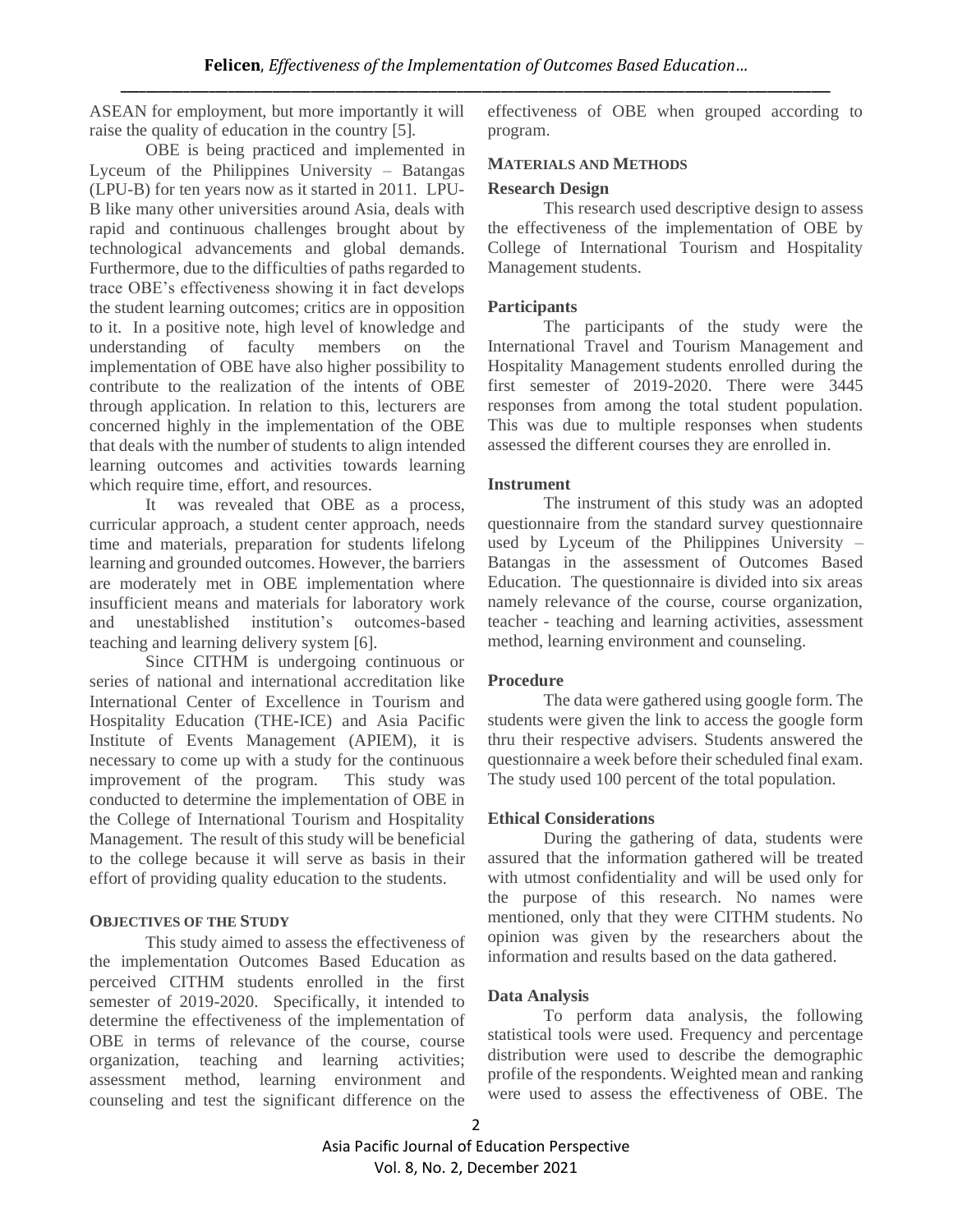result of Shapiro-Wilk Test revealed that p-values of four major variables were less than 0.05 which means that the data set is not normally distributed. Therefore, Kruskal Wallis test for three groups were used as part of the non-parametric tests to determine the significant differences. The following Likert Scale was used in assessing the variables: 3.50-4.00 – Highly Effective; 2.50-3.49 – Effective; 1.50 – 2.49 – Less Effective; and 1.00 – 1.49 – Not Effective. In addition, all data were treated using a statistical software known as PASW version 26 to further interpret the result of the study using an alpha level of 0.05.

# **RESULTS AND DISCUSSION**

| <b>Relevance of the Course</b>                                                                                           | <b>WM</b> | VI        | Rank           |
|--------------------------------------------------------------------------------------------------------------------------|-----------|-----------|----------------|
| 1. The course helped me to develop relevant subject knowledge.                                                           | 3.73      | <b>HE</b> | 1              |
| 2. The course helped me to develop related practical skills.                                                             | 3.68      | <b>HE</b> | $\overline{4}$ |
| 3. The course helped me to develop team working skills.                                                                  | 3.66      | <b>HE</b> | 5              |
| 4. The course helped me to develop leadership skills.                                                                    | 3.61      | <b>HE</b> | 6              |
| 5. The course helped me to develop communication skills.                                                                 | 3.68      | <b>HE</b> | 3              |
| 6. The course helped me to develop positive attitude on my program of study.                                             | 3.71      | HE        | $\overline{2}$ |
| <b>Composite Mean</b>                                                                                                    | 3.68      | HE        |                |
| <b>Course Organization and ILOs</b>                                                                                      |           |           |                |
| 1. The course was implemented according to the approved curriculum.                                                      | 3.65      | <b>HE</b> | 1              |
| 2. Intended learning outcomes (ILOs) of the course were made known from the beginning.                                   | 3.61      | <b>HE</b> | 3              |
| 3. Intended learning outcomes (ILOs) of the course were clear.                                                           | 3.61      | <b>HE</b> | $\overline{4}$ |
| 4. Intended learning outcomes (ILOs) of the course were relevant.                                                        | 3.62      | <b>HE</b> | 2              |
| 5. There were no overlapping of contents within a course.                                                                | 3.60      | <b>HE</b> | 5              |
| <b>Composite Mean</b>                                                                                                    | 3.62      | HE        |                |
| <b>Teachers and TLAs</b>                                                                                                 |           |           |                |
| 1. Teaching - Learning Activities (TLAs) such as practical, educational tour, etc. were useful and relevant.             | 3.64      | <b>HE</b> | 3              |
| 2. Independent Learning (ILs) activities such as journal reading, research work, project, etc. were useful and relevant. | 3.62      | <b>HE</b> | 4              |
| 3. The TLAs within a course were sequenced in a logical manner.                                                          | 3.60      | <b>HE</b> | 6              |
| 4. Team teaching is done as applicable.                                                                                  | 3.60      | <b>HE</b> | 7              |
| 5. The teachers motivated the students to learn.                                                                         | 3.66      | <b>HE</b> | 1              |
| 6. The teachers provided adequate opportunities for teamwork.                                                            | 3.62      | <b>HE</b> | 5              |
| 7. The teachers provided adequate opportunities for independent learning.                                                | 3.64      | HE        | $\overline{2}$ |
| <b>Composite Mean</b>                                                                                                    | 3.63      | <b>HE</b> |                |
| <b>Assessment</b>                                                                                                        |           |           |                |
| 1. Assessment methods to be used were told at the beginning of the course.                                               | 3.64      | HE        | $\mathbf{1}$   |
| 2. Assessments covered all the main topics taught in the course.                                                         | 3.63      | HE        | $\mathbf{2}$   |
| 3. The number of assessments was appropriate and adequate.                                                               | 3.60      | <b>HE</b> | $\mathfrak{Z}$ |
| 4. Distribution of assessments over a semester was appropriate.                                                          | 3.60      | HE        | 4              |
| 5. Allocation of marks / grade among assessments was satisfactory.                                                       | 3.60      | HE        | 5              |
| 6. The teachers provided timely feedback on student performance.                                                         | 3.59      | HE        | 6              |
| <b>Composite Mean</b>                                                                                                    | 3.61      | HE        |                |
| <b>Learning environment</b>                                                                                              |           |           |                |
| 1. Available facilities in the classrooms were satisfactory.                                                             | 3.61      | <b>HE</b> | $\mathfrak{2}$ |
| 2. Available library facilities were adequate.                                                                           | 3.61      | <b>HE</b> | $\mathbf{1}$   |
| 3. Available laboratory facilities were adequate.                                                                        | 3.56      | <b>HE</b> | 3              |
| 4. Access to computer facilities were sufficient.                                                                        | 3.56      | <b>HE</b> | $\overline{4}$ |
| 5. There was sufficient access to internet and electronic databases.                                                     | 3.53      | HE        | 6              |
| 6. Availability of facilities for recreation was adequate.                                                               | 3.55      | HE        | 5              |
| <b>Composite Mean</b>                                                                                                    | 3.73      | HE        |                |
| Counselling                                                                                                              |           |           |                |
| 1. The teachers were available for consultation whenever needed.                                                         | 3.60      | HE        | 1              |
| 2. Academic counseling was available when needed.                                                                        | 3.57      | HE        | $\mathfrak{2}$ |
| 3. Counseling on non-academic matters was available when needed.                                                         | 3.55      | <b>HE</b> | 3              |
| <b>Composite Mean</b>                                                                                                    | 3.57      | HE        |                |
| <b>Over-all Composite Mean</b>                                                                                           | 3.61      | HE        |                |

*Legend: 3.50 – 4.00 = Highly Effective (HE) ; 2.50 – 3.49 =Effective(E); 1.50 – 2.49 = Less Effective (LE); 1.00 – 1.49 = Not Effective(NE)*

Table 1 shows the effectiveness of the implementation of OBE as assessed by International Travel and Tourism Management (ITTM) students as highly effective with the over-all composite mean of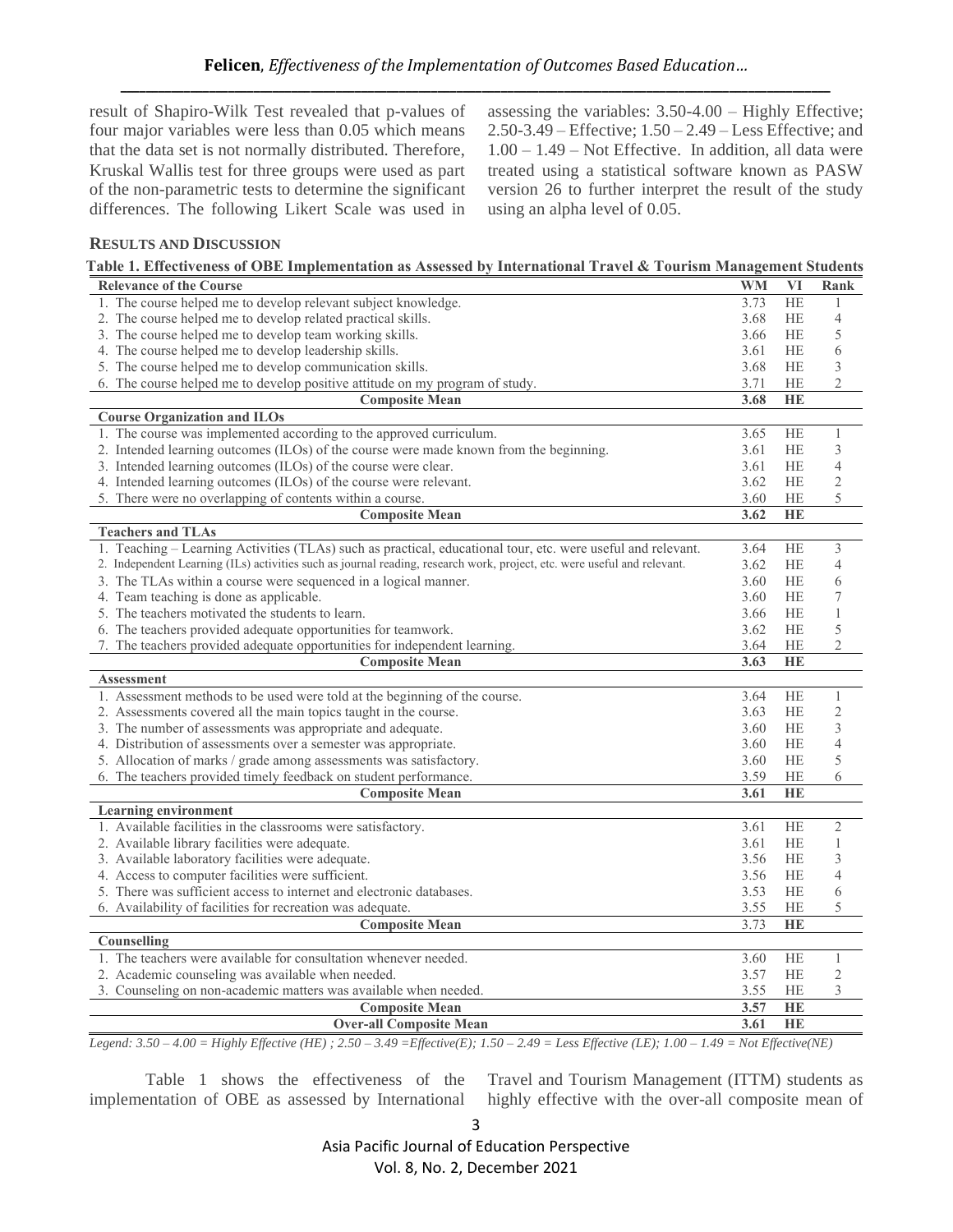3.61. Learning environment (3.73) ranked the highest followed by relevance of the course (3.68) and third, teachers and teaching-learning activities (3.63) assessed as highly effective.

The implementation of OBE in the ITTM program was highly effective in terms of working environment because there are adequate facilities in the classroom, library, CITHM and computer laboratory. There is sufficient access to the internet and electronic devices that gives the student a good leaning environment. Through the implementation of OBE, more learners are engaged in their educational accomplishment at learning institutions. LPU provides state of the art facilities such as mock - up hotel rooms, front office, travel bureau and kitchen laboratory and computer laboratory with Micros Opera system. These make students enjoy their stay in the university as a memorable experience. Outcomes based education gives emphasis on establishing a quality learning environment that enable students to attain intended learning outcomes. Students are presumed to engage in a knowledgeable environment that highlights interactions and relationships between learners and educators.

One of the most important when designing and implementing a curriculum with an OBE approach, is the development of the right learning environment, which lets students engage in cooperative learning, practices skills in expanded opportunities, and enables different ideas to be integrated into practice [7].

However, course organization and Intended learning outcomes (3.62), assessment (3.61) and the lowest, counselling with 3.57 still rated as highly effective. Even though counselling ranked the lowest, there were available staff available for consultation whenever needed by the students.

LPU provides counselling services to students specially those who are having concerns on academics that affect their performance. The Counseling and Testing Center or CATC actively promotes the university image through the implementation of innovative and effective career guidance, testing programs, and dynamic student-friendly counseling services aimed to increase students' admission, satisfaction, and retention rate.

The fact that implies guidance counseling service helped students in career choice and development and improvement of their interpersonal skills as they promote study habits which can improve student's academic performance. The counseling and guidance services encourage the students to study very hard, develop positive attitude toward learning, improve their class attendance and help them to approach exams without fear [8]**.**

Table 2 presents the effectiveness of the implementation of Outcomes Based Education as assessed by International Hospitality Management students. As to Culinary Arts and Kitchen Operation students they assessed the implementation fo of OBE as highly effective with the over-all composite mean of 3.69. Relevance of the course topped on the rank with the composite mean of 3.73 followed by assessment with 3.71 and third, teachers and teaching learning activities with 3.70. In the implementation of OBE, the courses taken by the CAKO students can help them develop relevant subject knowledge and practical, communication and leadership skills as well as teamwork.

The importance of OBE in the course is that students gained more self-reliance and build new strength in conditions of field of specialization. The result of OBE affects the deeds and quality of students to develop their skills and talents in Culinary Arts through the courses offered in the program such as culinary nutrition, principles of food production, principles of safety hygiene and sanitation, food and beverage service operations, front office operations, computer system for front office, beverage products and operations, housekeeping operations, catering and banquet operations, culinary nutrition, principles of safety hygiene and sanitation, food and beverage service operations, food and beverage control, introduction to pastry and bakery, western cuisine, Asian cuisine, advance patisserie and plated dessert, catering and banquet operations as well as vegetable and fruit carving.

Relevance of the course in OBE focuses on the alignment of the learning activities with the skills, abilities, and knowledge that a student is expected to possess at the accomplishment of the course. It was pointed out that the method of outcome-based education (OBE) is the part of the system that prepares certain students to be qualified in the area they would be participating in [9].

However, learning environment and course organization and intended learning outcome (3.68) rank low and the lowest, counseling (3.67) still rated highly effective. Although counselling ranked the lowest, still there were available staff for consultation whenever needed by the students.

LPU promotes quality education by having counseling and testing center. This is open to all the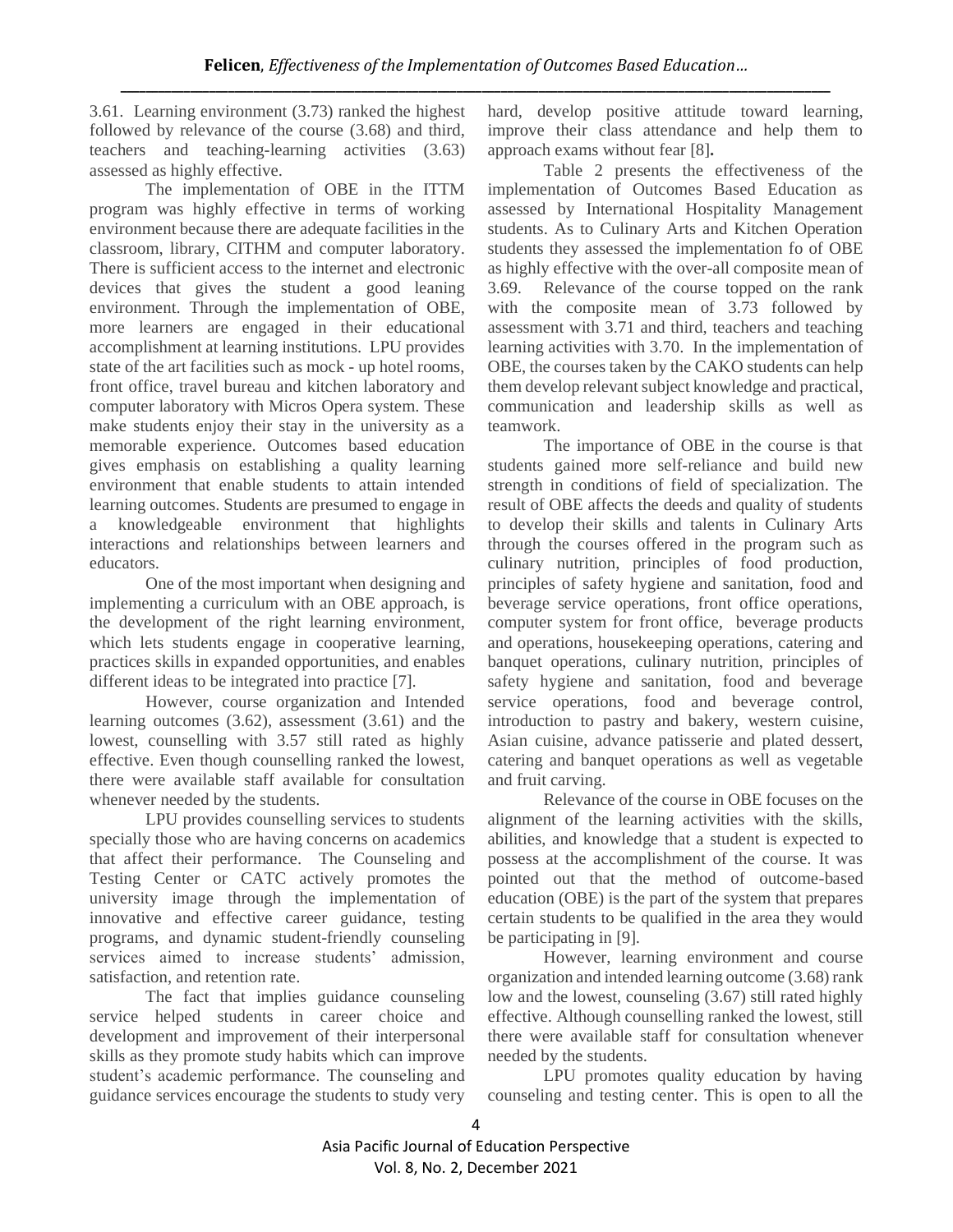students. Counseling is carried out with the assistance of guidance counselors. The guidance counselors assigned for each program regularly monitor the students to assure that they are properly guided psychologically during their academic years. Another counselling effort provided is that the college offers consultation hour by faculty adviser.

The teachers were always there every time needed by the students, may it be for behavioral problem or psychological wellbeing. The school counsellors support and role play in supporting teachers in difficult times because they are knowledgeable on how to embrace the trials of the students as well as give advice to the teachers [10].

| <b>Relevance of the Course</b>                                                          | <b>WM</b> | $\mathbb{R}$   | <b>WM</b> | $\mathbb{R}$   | <b>WM</b>    | $\mathbb{R}$   | <b>WM</b>    | $\mathbb R$                 |
|-----------------------------------------------------------------------------------------|-----------|----------------|-----------|----------------|--------------|----------------|--------------|-----------------------------|
|                                                                                         |           | <b>CAKO</b>    |           | <b>HRA</b>     | <b>CLOHS</b> |                | <b>CLOCA</b> |                             |
| 1. The course helped me to develop relevant subject knowledge.                          | 3.80      | $\mathbf{1}$   | 3.82      | $\mathbf{1}$   | 3.77         | $\mathbf{1}$   | 3.74         | $\mathbf{1}$                |
| 2. The course helped me to develop related practical skills.                            | 3.73      | $\mathbf{2}$   | 3.80      | $\mathfrak{2}$ | 3.74         | $\mathbf{2}$   | 3.70         | $\overline{\mathbf{c}}$     |
| 3. The course helped me to develop team working skills.                                 | 3.73      | $\overline{4}$ | 3.78      | $\overline{4}$ | 3.70         | $\overline{4}$ | 3.69         | $\overline{4}$              |
| 4. The course helped me to develop leadership skills.                                   | 3.69      | 6              | 3.74      | 5              | 3.61         | 6              | 3.66         | 6                           |
| 5. The course helped me to develop communication skills.                                | 3.73      | $\overline{2}$ | 3.67      | 6              | 3.69         | 5              | 3.68         | $\,$ 5 $\,$                 |
| 6. The course helped me to develop positive attitude on my program of study.            | 3.71      | 5              | 3.78      | 3              | 3.72         | 3              | 3.70         | $\mathfrak{Z}$              |
| <b>Composite Mean</b>                                                                   | 3.73      |                | 3.76      |                | 3.71         |                | 3.69         |                             |
| <b>Course Organization and ILOs</b>                                                     |           |                |           |                |              |                |              |                             |
| 1. The course was implemented according to the approved curriculum.                     | 3.72      | $\mathbf{1}$   | 3.74      | $\mathbf{1}$   | 3.67         | $\mathbf{1}$   | 3.66         | $\mathbf{1}$                |
| 2. Intended learning outcomes (ILOs) of the course were made known from the beginning.  | 3.69      | 2              | 3.70      | 3              | 3.63         | $\overline{c}$ | 3.63         | $\sqrt{2}$                  |
| 3. Intended learning outcomes (ILOs) of the course were clear.                          | 3.67      | 3              | 3.69      | $\overline{4}$ | 3.63         | $\overline{2}$ | 3.63         | $\mathfrak{Z}$              |
| 4. Intended learning outcomes (ILOs) of the course were relevant.                       | 3.66      | $\overline{4}$ | 3.72      | $\mathfrak{2}$ | 3.61         | $\overline{4}$ | 3.63         | 3                           |
| 5. There were no overlapping of contents within a course.                               | 3.65      | 5              | 3.69      | 5              | 3.56         | 5              | 3.61         | 5                           |
| <b>Composite Mean</b>                                                                   | 3.68      |                | 3.71      |                | 3.62         |                | 3.63         |                             |
| <b>Teachers and TLAs</b>                                                                |           |                |           |                |              |                |              |                             |
| 1. TLAa such as practical, educational tour, etc. were useful and relevant.             | 3.70      | $\overline{4}$ | 3.73      | $\overline{4}$ | 3.63         | $\overline{4}$ | 3.67         | $\mathbf{1}$                |
| 2. ILAs such as journal reading, research work, project, etc. were useful and relevant. | 3.67      | 7              | 3.72      | 6              | 3.62         | 5              | 3.61         | $\boldsymbol{7}$            |
| 3. The TLAs within a course were sequenced in a logical manner.                         | 3.68      | 6              | 3.71      | 7              | 3.57         | 7              | 3.62         | 6                           |
| 4. Team teaching is done as applicable.                                                 | 3.70      | 5              | 3.73      | $\overline{4}$ | 3.59         | 6              | 3.63         | $\,$ 5 $\,$                 |
| 5. The teachers motivated the students to learn.                                        | 3.72      | $\overline{2}$ | 3.77      | 2              | 3.67         | 1              | 3.66         | $\sqrt{2}$                  |
| 6. The teachers provided adequate opportunities for teamwork.                           | 3.73      | $\mathbf{1}$   | 3.75      | 3              | 3.63         | 3              | 3.65         | $\ensuremath{\mathfrak{Z}}$ |
| 7. The teachers provided adequate opportunities for independent learning.               | 3.72      | 3              | 3.77      |                | 3.66         | $\overline{2}$ | 3.64         | $\overline{4}$              |
| <b>Composite Mean</b>                                                                   | 3.70      |                | 3.74      |                | 3.62         |                | 3.64         |                             |
| <b>Assessment</b>                                                                       |           |                |           |                |              |                |              |                             |
| 1. Assessment methods to be used were told at the beginning of the course.              | 3.72      | $\mathbf{1}$   | 3.76      | 1              | 3.64         | 1.5            | 3.66         | $\mathbf{1}$                |
| 2. Assessments covered all the main topics taught in the course.                        | 3.71      | 3              | 3.72      | 3              | 3.64         | 1.5            | 3.64         | $\overline{c}$              |
| 3. The number of assessments was appropriate and adequate.                              | 3.69      | 6              | 3.73      | $\mathfrak{2}$ | 3.61         | 3              | 3.61         | $\sqrt{5}$                  |
| 4. Distribution of assessments over a semester was appropriate.                         | 3.71      | $\overline{4}$ | 3.72      | 5              | 3.58         | 6              | 3.62         | $\overline{4}$              |
| 5. Allocation of marks / grade among assessments was satisfactory.                      | 3.72      | $\sqrt{2}$     | 3.71      | 6              | 3.59         | $\overline{4}$ | 3.64         | 3                           |
| 6. The teachers provided timely feedback on student performance.                        | 3.70      | 5              | 3.72      | 4              | 3.59         | 5              | 3.58         | 6                           |
| <b>Composite Mean</b>                                                                   | 3.71      |                | 3.73      |                | 3.61         |                | 3.62         |                             |
| <b>Learning environment</b>                                                             |           |                |           |                |              |                |              |                             |
| 1. Available facilities in the classrooms were satisfactory.                            | 3.72      | $\mathbf{1}$   | 3.72      | $\mathbf{1}$   | 3.58         | $\sqrt{2}$     | 3.56         | 5                           |
| 2. Available library facilities were adequate.                                          | 3.68      | 3              | 3.68      | $\mathfrak{2}$ | 3.60         | 1              | 3.62         | $\mathbf{1}$                |
| 3. Available laboratory facilities were adequate.                                       | 3.70      | 2              | 3.68      | $\mathfrak{2}$ | 3.53         | 5              | 3.59         | $\sqrt{2}$                  |
| 4. Access to computer facilities were sufficient.                                       | 3.67      | 5              | 3.63      | 5              | 3.56         | 3              | 3.57         | $\overline{4}$              |
| 5. There was sufficient access to internet and electronic databases.                    | 3.64      | 6              | 3.61      | 6              | 3.53         | 4              | 3.52         | 6                           |
| 6. Availability of facilities for recreation was adequate.                              | 3.68      | 3              | 3.64      | $\overline{4}$ | 3.52         | 6              | 3.58         | 3                           |
| <b>Composite Mean</b>                                                                   | 3.68      |                | 3.66      |                | 3.55         |                | 3.57         |                             |
| Counselling                                                                             |           |                |           |                |              |                |              |                             |
| 1. The teachers were available for consultation whenever needed.                        | 3.66      | 3              | 3.70      | 1              | 3.58         | $\mathbf{1}$   | 3.60         | $\mathbf{1}$                |
| 2. Academic counseling was available when needed.                                       | 3.67      | 1.5            | 3.66      | 2.5            | 3.57         | $\overline{c}$ | 3.57         | $\mathfrak{2}$              |
| 3. Counseling on non-academic matters was available when needed.                        | 3.67      | 1.5            | 3.66      | 2.5            | 3.53         | 3              | 3.53         | 3 <sup>7</sup>              |
| <b>Composite Mean</b>                                                                   | 3.67      |                | 3.68      |                | 3.56         |                | 3.57         |                             |
| <b>Over-all Composite Mean</b>                                                          | 3.69      |                | 3.71      |                | 3.61         |                | 3.62         |                             |

*Legend: 3.50 – 4.00 = Highly Effective (HE) ; 2.50 – 3.49 =Effective(E); 1.50 – 2.49 = Less Effective (LE); 1.00 – 1.49 = Not Effective(NE)*

As per the assessment of Hotel and Restaurant Administration (HRA) students, they rated the implementation of OBE as highly effective with the over-all composite mean of 3.71. Relevance of the course (3.76) topped on the rank followed by teachers

and teaching-learning activities (3.74) then assessment (3.73). Being enrolled in the specialization of Hotel and Restaurant Administration can help them develop relevant knowledge, practical skills, and positive attitude on the program they were enrolled.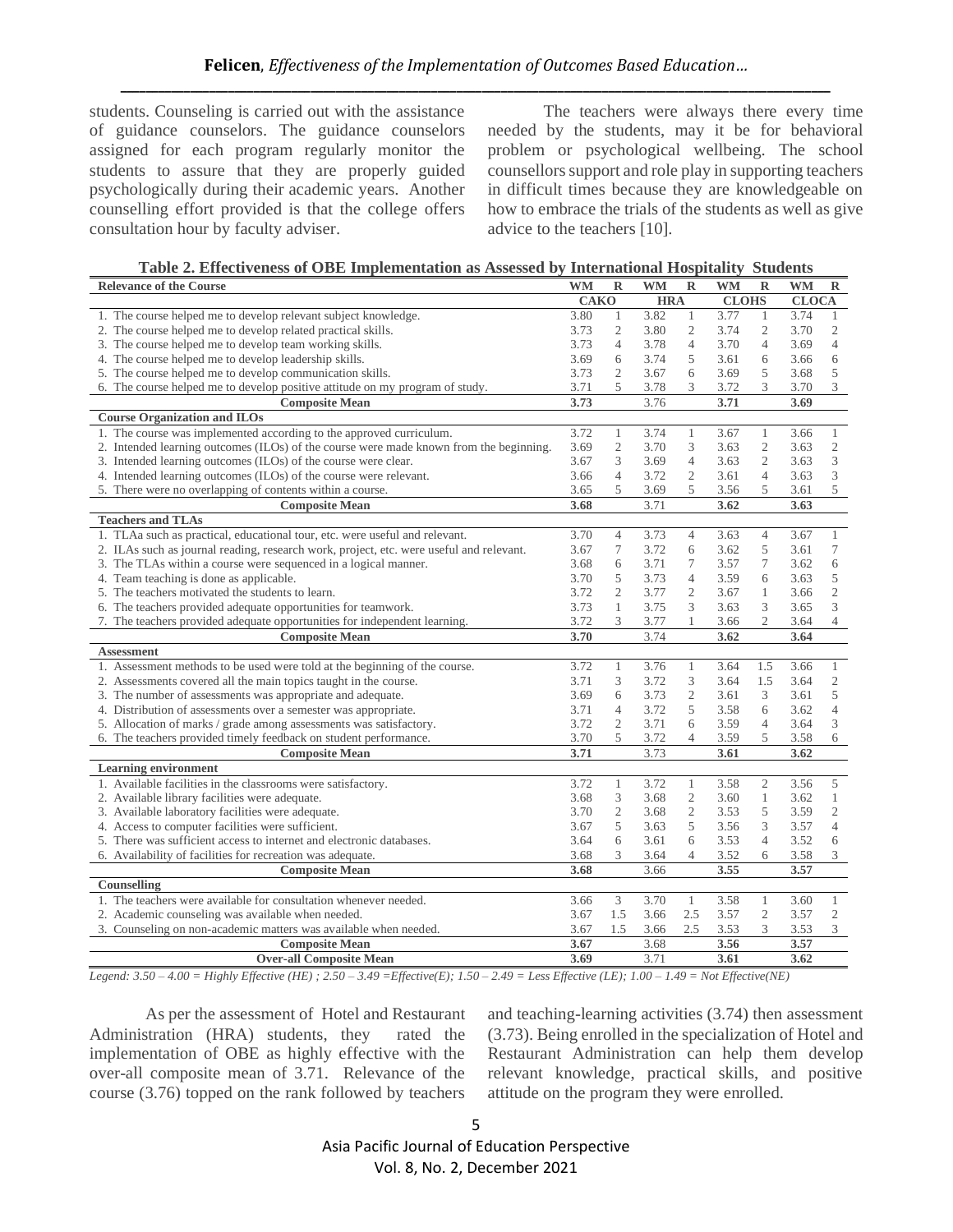All the professional courses offered are relevant to their field of specialization such front office operations, computer system for front office, food and beverage service operations, beverage products and operations, housekeeping operations, restaurant management and development, hotel management and catering and banquet operations.

Teachers and students were directed in the implementation process by the well-crafted curricula of studies and course syllabi that represent the OBE approach to instruction. Such curricular documents provide both students and teachers with a sense of direction towards achieving the desired learning results. These curriculars may not be perfect to fulfil students' professional needs, but at least their existence may serve as aids in the process of implementation [11].

However, course organization and Intended learning outcomes (3.71) and counselling (3.68) ranked low and the lowest was learning environment (3.66). Although learning environment was rated the lowest, they still assessed that they are satisfied with the available facilities in the classroom, adequate facilities in the library and laboratory as well.

Student-centered environment is a learning environment where a great deal of power lies with students throughout the experience. Educators must ensure that skill and competency-based learning excels with the use of student-centered facilitation techniques. Students should be at the heart of a forward-looking academic learning system and foster learning that is output-driven, outcome-driven and value-congruent in order to encourage educational students to take responsibility for creating a sustainable future [12]. Outcomes-based activities have been substantially carried out to strengthen teaching and learning. These are what the students at the end of a class, lecture, assignment, or program are supposed to do. Activities were intended to classify fields or activities relevant to the course in which evidence or degrees of strengths and deficiencies are more likely to manifest.

Cruiseline Operation in Culinary Arts (CLOCA) students assessed the implementation of OBE as highly effective with the over-all composite mean of 3.62. Relevance of the course (3.69) ranked first followed by teachers and teaching-learning activities (3.64) and course organization and Intended learning outcomes (3.63). The course helps the students to develop relevant subject knowledge, related practical skills and positive attitude on the program study.

Cruise line Operation and Culinary Arts offer courses that are relevant to their specialization such as culinary nutrition, principles of safety hygiene and sanitation, food and beverage service operations, food and beverage control, introduction to pastry and bakery, western cuisine, Asian cuisine, advance patisserie and plated dessert, catering and banquet operations, vegetable and fruit carving, introduction to cruise line industry, basic safety, and crowd crisis control. These courses are significant to attain the desired outcomes for the hospitality program.

The design of the program must be a consistent description of significant learning to be accomplished by students. It is possible to make important educational choices by tracking this desired end-result and understanding enabling results that will help learners achieve greater long-term results [13].

However, assessment (3.62) ranked low and tied on the lowest rank are learning environment (3.57) and counselling (3.57) but still highly effective. Students of Cruiseline Operation in Culinary Arts rated counselling as the lowest but there are teachers who were available for academic consultation and counselling on non-academic matters. With these assessments of the students, it is important to come up with a program that will address the need of the students in counseling to achieve balance in their academic life.

College years might be hard but this part of life that serves as practice for future life after academics and on to adulthood might take young adults to learn to balance academic, financial, social, and health related matters. It will teach them how to balance everything as a young adult to prepare for the next chapters of life [14].

Cruiseline Operation in Hotel Services (CLOHS) students assessed the implementation of OBE as highly effective having over-all composite mean of 3.61. Relevance of the course (3.71) topped the rank while course organization and Intended learning outcomes (3.62) and teachers and teachinglearning activities (3.62) tied on the second rank.

The course helped the CLOHS students to develop relevant subject knowledge, related practical skills and positive attitude on the program study. Cruise line Operation and Hotel Services offers courses that are relevant to their specialization such as principles of safety hygiene and sanitation, food and beverage service operations, front office operations, computer system for front office, beverage products and operations, housekeeping operations, restaurant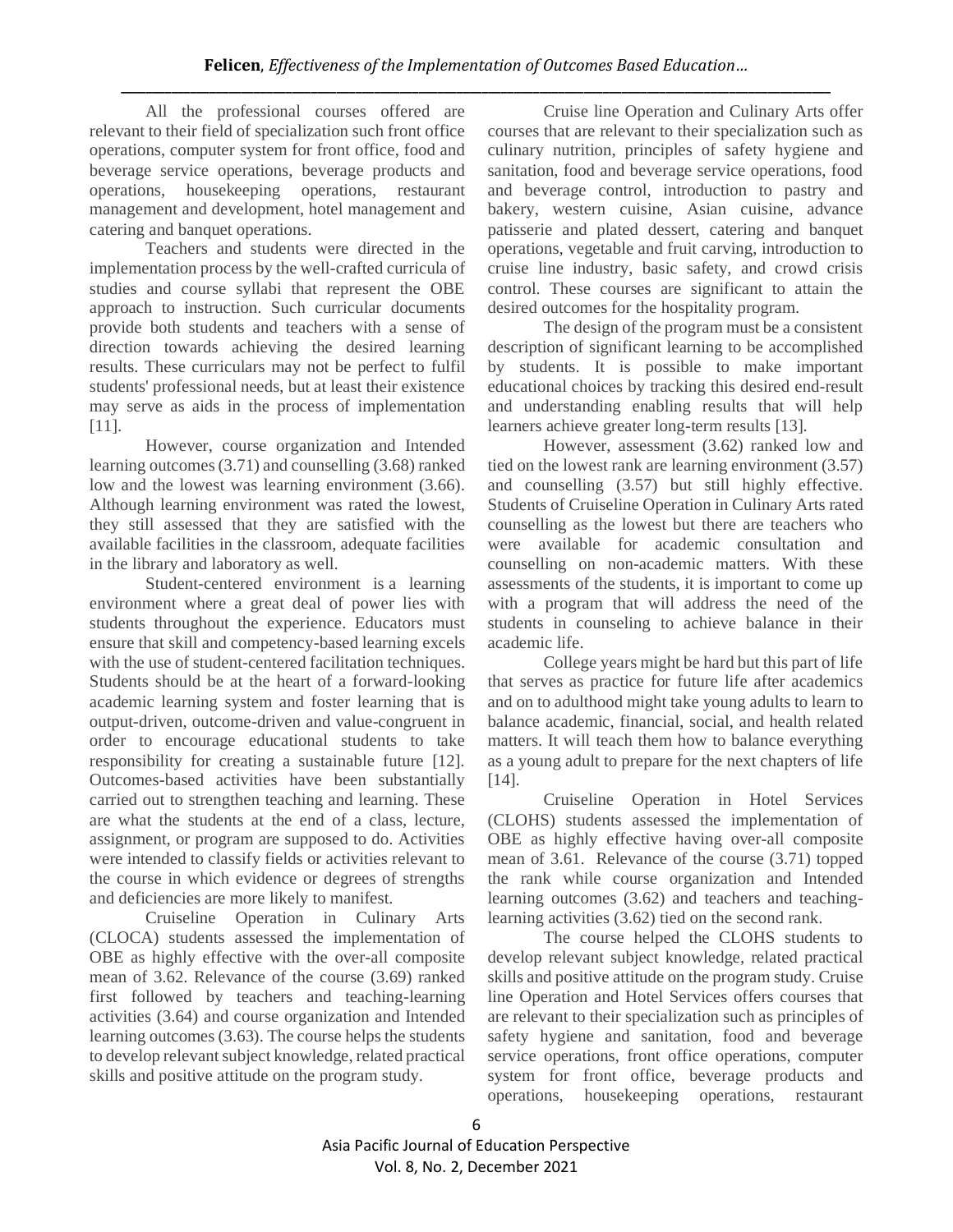management and development, hotel management, catering and banquet operations, introduction to cruise line industry, basic safety, and crowd crisis control.

The outcome of learning is emphasized and defined in advance in the process of designing the program curriculum and what is expected from the learning after the students have graduated to equip them with the requisite skills and abilities before they enter the workplace, then go backwards with curriculum design, program outcomes and course outcomes [15].

However, assessment (3.61) and counselling (3.56) ranked low and lowest on the rank was learning environment (3.55). There are adequate facilities and books in the library, students are satisfied with the facilities in their classroom and have sufficient computer facilities and internet connectivity. Though these are provided, still students considered it lacking or facilities need upgrade specifically with Wi-Fi connection in the whole campus which can help students to add more knowledge in their program specialization.

Academic success of scholars is influenced by their learning environments. The expectations of the learners of their learning environment varied with their study years, age, and gender. It indicates the elements of the learning environment that educators can exploit to enhance their students' performance. It still appears that the study of the learning environment of students is largely unexplored [16].

**Table 3. Summary Table on Effectiveness of OBE Implementation**

|                              |      |           | Rank |
|------------------------------|------|-----------|------|
| Relevance of the Course      | 3.71 | <b>HE</b> |      |
| Course Organization and ILOs | 3.65 | <b>HE</b> | 4.5  |
| Teachers and TLAs            | 3.67 | HE.       |      |
| Assessment                   | 3.66 | <b>HE</b> |      |
| Learning environment         | 3.61 | HE        |      |
| Counselling                  | 3.65 | НE        | 45   |
| <b>Composite Mean</b>        | 3.66 |           |      |

*Legend: 3.50 – 4.00 = Highly Effective (HE) ; 2.50 – 3.49 =Effective(E); 1.50 – 2.49 = Less Effective (LE); 1.00 – 1.49 = Not Effective(NE)*

Table 3 presents the summary of the result on the effectiveness of the implementation of OBE with the composite mean of 3.66 meaning that the implementation of OBE in all the programs in CITHM are highly effective. Relevance of the course (3.71) ranked first followed by teachers and teaching-learning activities (3.67) and third was assessment (3.66). All Hospitality Management programs assessed relevance of the course as the top indicator in OBE but for Tourism Management programs, it was only the second rank.

This means that all the students of IHM agree that all the lessons provided by the faculty members are very relevant to the courses offered in their program such as food preparation, front office, and other professional courses.

Specific teaching goals and predefined standards will motivate students to become smart investors in their future by becoming imaginative and inventive thinkers for a good OBE implementation. Teachers must use a variety of teaching strategies, both direct and 'student-centered' for good learning to take place; provide students with a variety of opportunities to practice new knowledge; help students bring each learning episode to personal closure to show them where this new profound knowledge will lead. All educating and learning exercises must be related to program goals and course goals [17].

However, course organization and intended learning objectives (3.65) and counselling (3.65) ranked low and learning environment (3.61) ranked the lowest. Among the programs, CLOHS, CLOCA and HRA assessed learning environment as the lowest, but Tourism Management students assessed learning environment as the highest. Among the items cited, students considered internet connectivity as very important because as members of Generation Z, they are really into gadgets and what motivates them is to have real time connectivity to be the first to know the trend. Students' motivation is affected by its learning environment. It was found out that in this learning context, the students had high achievement and low performance targets. The motivation of students in the active learning setting was greater than or comparable to other classes. Such studies indicate that the active learning environment has had a positive effect on the motivation students [18].

Table 4 presents the comparison of responses on the effectiveness of OBE when grouped according to program. It was observed that there was a significant difference since the obtained p-values were all less than the alpha level of 0.05. This means that the responses differ significantly and based on the pairwise comparison, it was found out that HRA considered the OBE most effective compared to the other programs. Students assess the implementation of OBE differently because each of the programs has different courses and different year levels. The respondents are from  $1<sup>st</sup>$  year to fourth year levels.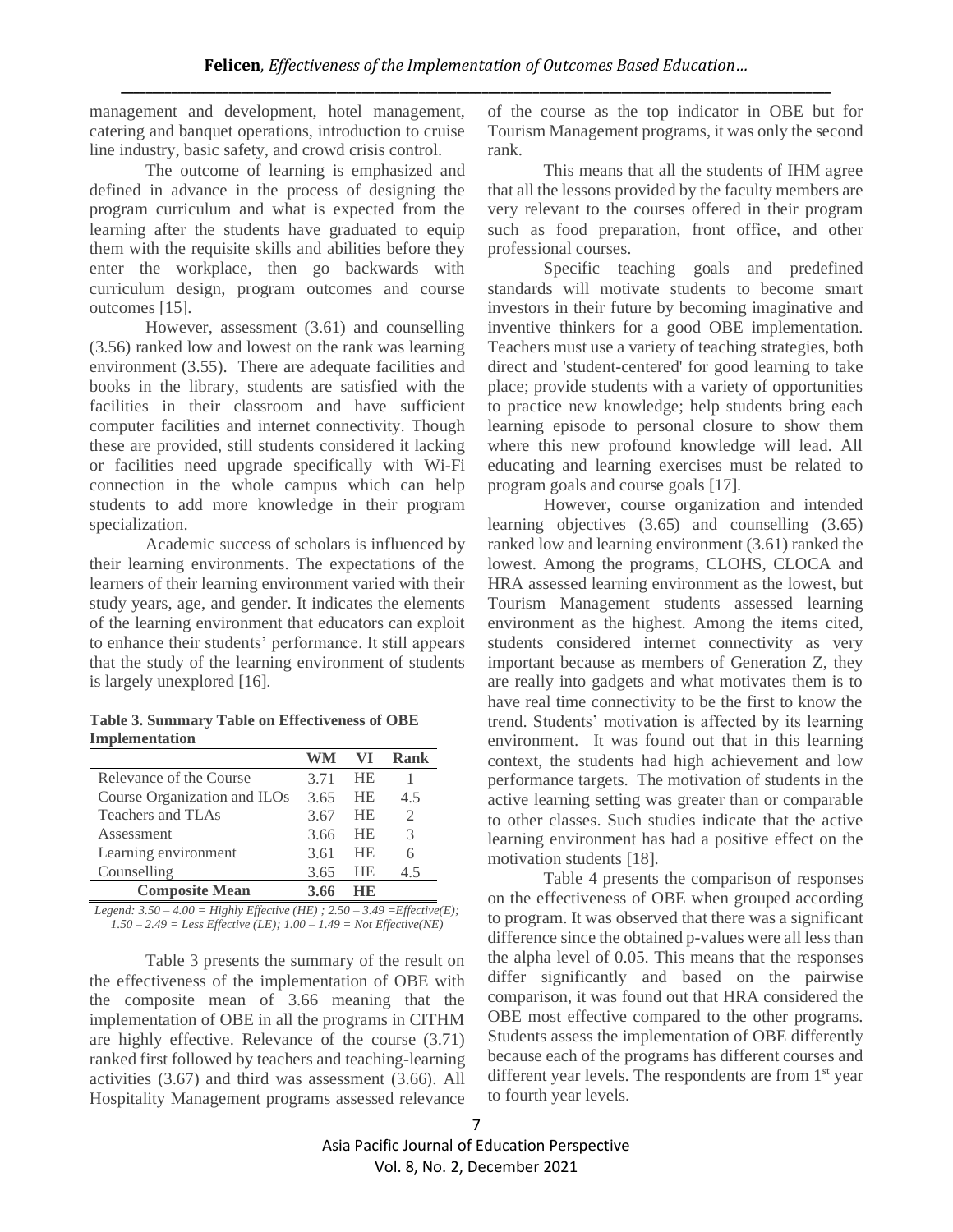|                             | Program      | Mean<br>Rank | $\lambda^2$ <sub>c</sub> | p-value | VI        |
|-----------------------------|--------------|--------------|--------------------------|---------|-----------|
| Relevance of the<br>Course  | CAKO         | 1803.84      |                          |         |           |
|                             | <b>ITTM</b>  | 1668.79      |                          |         |           |
|                             | <b>HRA</b>   | 1868.35      | 19.35                    | 0.001   | <b>HS</b> |
|                             | <b>CLOCA</b> | 1717.54      |                          |         |           |
|                             | <b>CLOHS</b> | 1700.81      |                          |         |           |
| Course                      | CAKO         | 1808.47      |                          |         |           |
|                             | <b>ITTM</b>  | 1683.63      |                          |         |           |
| Organization and            | <b>HRA</b>   | 1873.00      | 19.19                    | 0.001   | <b>HS</b> |
| <b>ILOs</b>                 | <b>CLOCA</b> | 1694.11      |                          |         |           |
|                             | <b>CLOHS</b> | 1674.34      |                          |         |           |
| Teachers and<br><b>TLAs</b> | CAKO         | 1842.03      |                          |         |           |
|                             | <b>ITTM</b>  | 1669.01      |                          |         |           |
|                             | <b>HRA</b>   | 1928.10      | 35.98                    | 0.000   | <b>HS</b> |
|                             | <b>CLOCA</b> | 1693.22      |                          |         |           |
|                             | <b>CLOHS</b> | 1636.45      |                          |         |           |
|                             | CAKO         | 1873.59      |                          |         |           |
|                             | <b>ITTM</b>  | 1666.23      |                          |         |           |
| Assessment                  | <b>HRA</b>   | 1922.23      | 41.05                    | 0.000   | <b>HS</b> |
|                             | <b>CLOCA</b> | 1684.06      |                          |         |           |
|                             | <b>CLOHS</b> | 1635.00      |                          |         |           |
| Learning<br>environment     | CAKO         | 1911.16      |                          |         |           |
|                             | <b>ITTM</b>  | 1676.58      |                          |         |           |
|                             | <b>HRA</b>   | 1865.52      | 36.16                    | 0.000   | <b>HS</b> |
|                             | <b>CLOCA</b> | 1674.50      |                          |         |           |
|                             | <b>CLOHS</b> | 1629.84      |                          |         |           |
| Counselling                 | CAKO         | 1870.55      |                          |         |           |
|                             | <b>ITTM</b>  | 1689.81      |                          |         |           |
|                             | <b>HRA</b>   | 1885.10      | 33.95                    | 0.000   | НS        |
|                             | <b>CLOCA</b> | 1655.77      |                          |         |           |
|                             | <b>CLOHS</b> | 1636.67      |                          |         |           |

**Table 4. Difference of Responses on the Effectiveness of OBE when Grouped According to Program/Specialization**

*Legend: Significant at p-value < 0.05*

Some of the courses are offered across all programs like computer system for front office, front office operations, housekeeping operations, food and beverage service operation, as well as beverage product operations. Students take these courses, but different programs provide different levels of relevance. What makes difference is that HRA program has lesser laboratory subjects, or they seldom use the kitchen laboratory.

As a multidisciplinary field, hospitality education brings the perspectives of many disciplines, especially those found in the social sciences, to the fields of implementation and practice in the hospitality and tourism industries. The numerous field requirements have led to various kinds of specific programs in which students develop their multidisciplinary skills to excel in this industry [19].

#### **CONCLUSIONS**

All CITHM students participants assessed the implementation of Outcomes Based Education as highly effective in the aspects of relevance of the course specifically in the indicator the course helped the student developed relevant subject. For teachers and teachinglearning activities, teachers motivated the students to learn according to the assessment of ITTM and CLOHS programs. Highly significant difference was obtained in the assessment of effectiveness of OBE when grouped according to program/specialization and found that HRA considered the implementation most effective.

### **RECOMMENDATIONS**

Faculty members are encouraged to continuously attend trainings and seminars to be updated in the current trends and knowledge to impart their learnings to tourism and hospitality students. For HRA students, they may be given a separate orientation regarding the differences of the courses offered to each program to discuss with them that the college provides what is required from the curriculum. This study is limited to the assessment of OBE in the course, teachers, assessment, learning environment and counselling. For future researchers, they may assess the effectiveness of outcomes based education in the areas of instruction and on the job training when the instruction resumes to the traditional to face to face. Assessment of the implementation of OBE may also be conducted in the next years to compare the result of each year.

## **REFERENCES**

- [1] Katawazai, R., (2021). Implementing Outcomes Based education and student centered learning in Afghan public universities: the current practices and challenges. *Heliyon* 7(5)
- [2] Baguio, J. (2019) Outcomes-based education: teachers' attitude and implementation, *University of Bohol Multidisciplinary Research*, 7, 110-127
- [3] Jadhav, M. R., Kakade, A. B., Jagtap, S. R., & Patil, M. S. (2020). Impact assessment of outcome based approach in engineering education in India. *Procedia Computer Science*, *172*, 791-796
- [4] Tan, K., Chong, M. C., Subramaniam, P., & Wong, L. P. (2018). The effectiveness of outcome-based education on the competencies